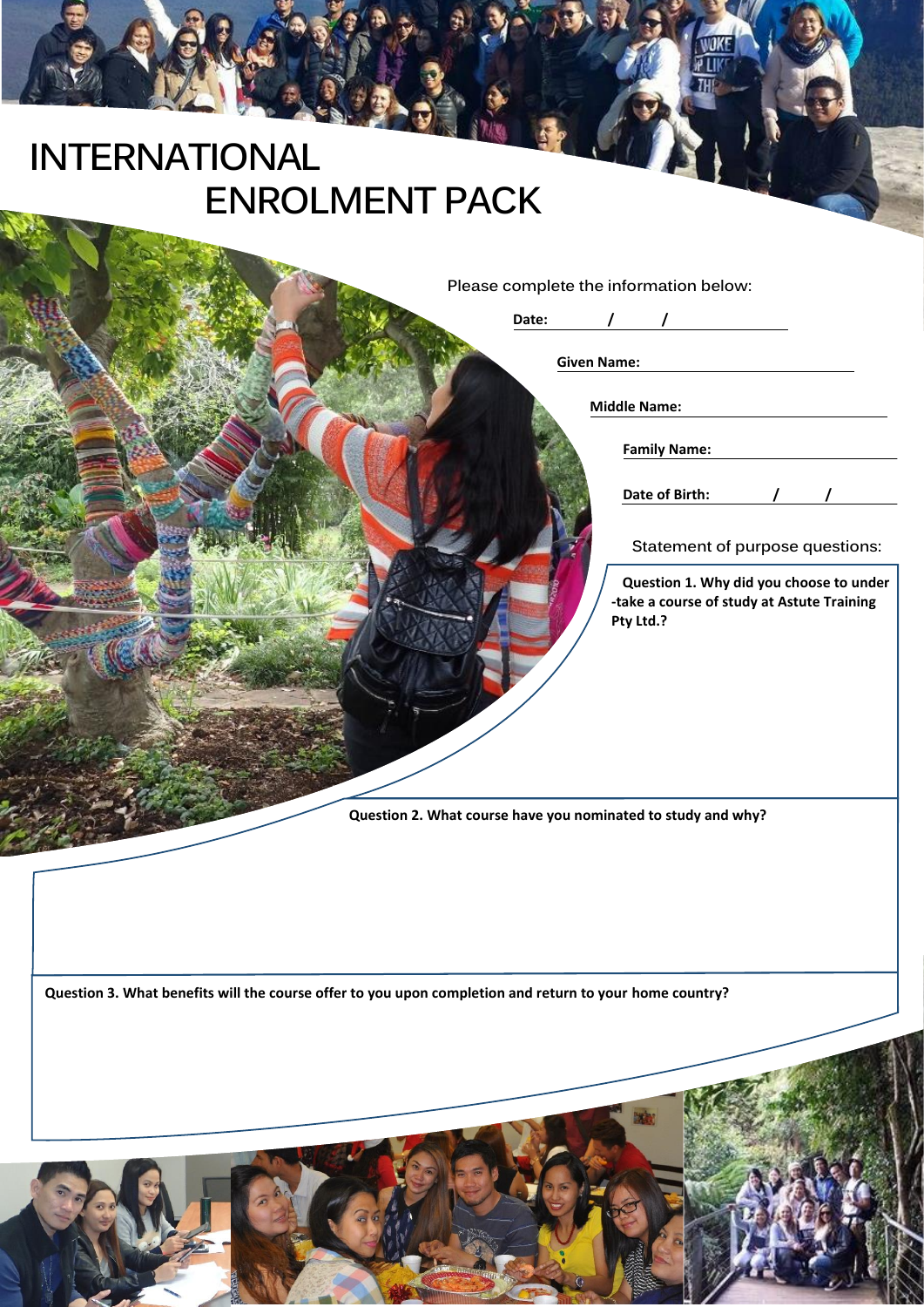



### *Enrolment Process for International Students*

- **Step 1.** Complete and sign the enrolment form *(signature is required by the student who will be studying at Astute Training to confirm understanding of terms and conditions outlined on the enrolment form)*
- **Step 2.** Overseas Student Health Cover Decide if you will be obtaining OSHC independently or if you would like Astute Training to process OSHC for you. Astute Training Pty Ltd uses Medibank as the OSHC provider. *Complete this section on the enrolment form in full if OSHC is to be processed by Astute Training Pty Ltd.*
- **Step 3.** Attach a scanned certified copy of:
	- Passport and/or Birth Certificate
	- IELTS *(overall score needs to be a 5.5 or higher)* or accepted English equivalent (preferred but not compulsory)
	- Any previous qualifications
	- Any information you believe is relevant to your application
- **Step 4.** Email all paperwork to [reception@astutetraining.edu.au](mailto:reception@astutetraining.edu.au) *(Please indicate the requested month of commencement, selection is provided in enrolment form)*
- **Step 5.** Once enrolment form is submitted, the student will receive a **Letter of Offer** providing the course commencement and completion date, all course costs and total amount payable for the deposit, also listed will be the dates and amounts payable for the outstanding balance of the course and Astute Training's bank account details. The signed letter of offer is to be emailed to Astute Training once the student has accepted the terms and conditions. Payment can be made by EFT to the nominated bank account or by credit card. *(Credit card*

*payments incur an additional 1.2% processing fee and require an authorisation form to be completed this can be emailed upon request)*

- **Step 6.** When the deposit and signed letter of offer has been received; a CoE *(Confirmation of Enrolment),* receipt of payment and OSHC Policy Certificate (if applicable) will be emailed.
- **Step 7.** Upon arrival to Australia, you are required to report to Astute Training reception at **9:30am** for your Induction as per the commencement date on your CoE. If you require any information before this date you can email Kate who is responsible for Student Suppor[t kate@astutetraining.edu.au](mailto:kate@astutetraining.edu.au) or if you have any other enquiries please don't hesitate to call our friendly staff on +61 2 4732 5088 or emai[l reception@astutetraining.edu.au](mailto:reception@astutetraining.edu.au)

**Induction is the third Monday of each month except from December and January. Thank you and we look forward to meeting you.**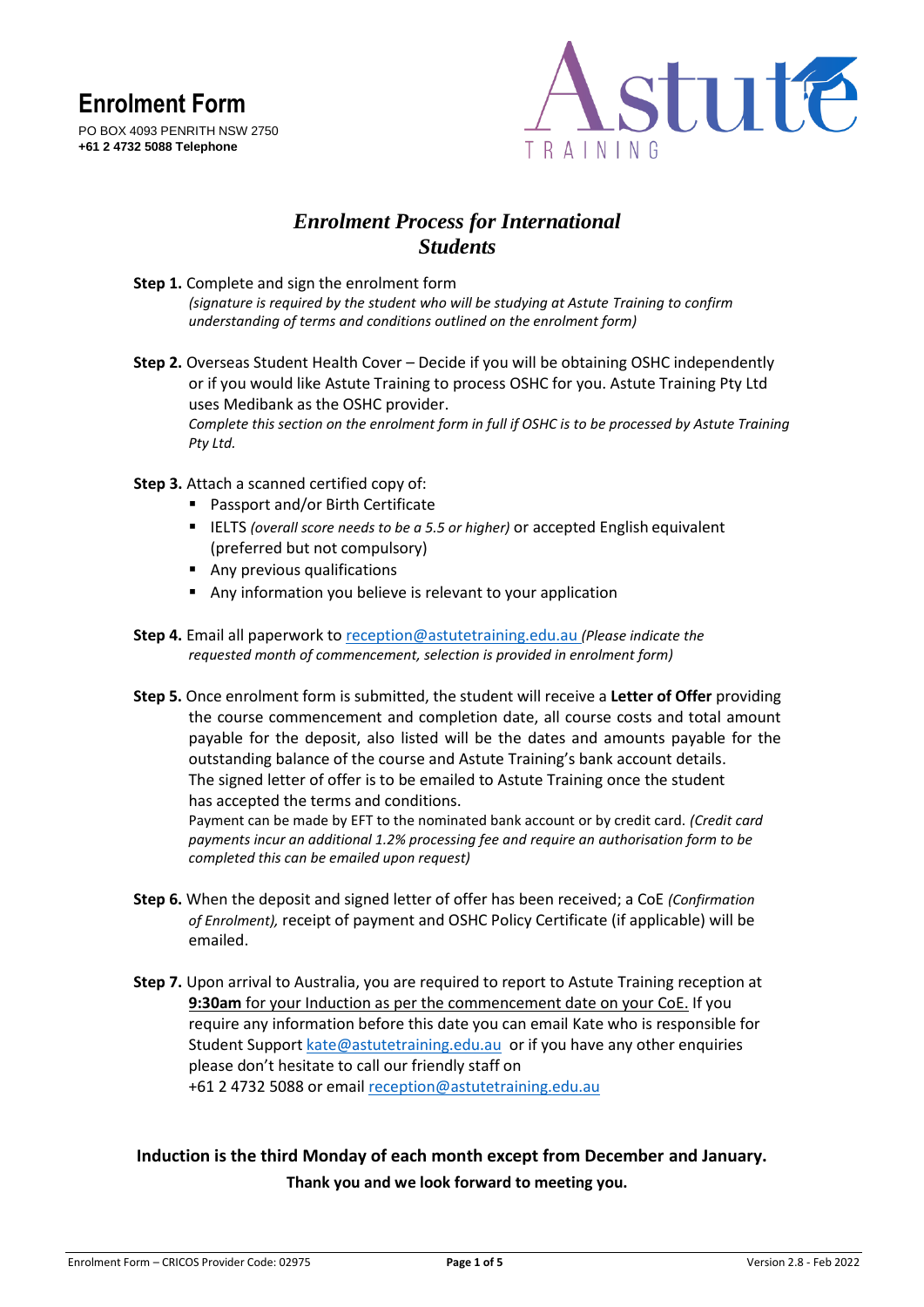PO BOX 4093 PENRITH NSW 2750 **+61 2 4732 5088 Telephone**



| <b>Personal Details</b><br>(Please complete this form in English)                                              |                          |                          |                                     |                                   |                               |
|----------------------------------------------------------------------------------------------------------------|--------------------------|--------------------------|-------------------------------------|-----------------------------------|-------------------------------|
| (Given Name)                                                                                                   |                          |                          | (FAMILY NAME)                       |                                   | Date of Birth:                |
| Middle:<br>First:                                                                                              |                          | Surname:                 |                                     |                                   |                               |
| Sex/Gender: Female $\Box$ Male $\Box$                                                                          |                          |                          |                                     |                                   |                               |
|                                                                                                                |                          |                          |                                     |                                   |                               |
| <b>Contact details in Australia</b>                                                                            |                          |                          | Contact person in case of emergency |                                   |                               |
|                                                                                                                |                          |                          |                                     |                                   |                               |
|                                                                                                                |                          |                          |                                     |                                   |                               |
| Home Phone: when the control of the control of the control of the control of the control of the control of the | Mobile Phone: Noble 2008 |                          |                                     | Phone Number: ________            |                               |
| Have you undertaken an English Language                                                                        |                          |                          |                                     |                                   |                               |
| test within the last 2 years? (attach a copy)                                                                  |                          |                          |                                     | Permanent address in home country |                               |
| IELTS $\Box$ PTE $\Box$ Other $\Box$                                                                           |                          |                          |                                     |                                   |                               |
| Score of English test: ________________                                                                        |                          |                          |                                     |                                   |                               |
| Date of English test: _____/_____/                                                                             |                          |                          |                                     |                                   |                               |
|                                                                                                                |                          | <b>Course Preference</b> |                                     |                                   |                               |
| (please √ ALL required courses)<br><b>CRICOS code</b>                                                          |                          |                          | <b>Duration / Tuition Fee</b>       |                                   |                               |
| Certificate III in Individual Support - CHC33015                                                               |                          |                          |                                     |                                   | 49 Weeks                      |
| Commence: _____/_____/_______________Complete:                                                                 |                          |                          |                                     | 091837A                           | AUD \$6000                    |
| Certificate IV in Ageing Support - CHC43015                                                                    |                          |                          | 61 Weeks<br>091838M                 |                                   |                               |
|                                                                                                                | Complete:                |                          |                                     |                                   | <b>AUD \$8500</b>             |
| Certificate IV in Disability - CHC43115                                                                        |                          |                          |                                     | 091839K                           | 49 Weeks                      |
| $Commence:$ $\_\_\_\_\_\_\_\_\_\_\_\_\_$                                                                       |                          |                          |                                     |                                   | AUD \$7500                    |
| <b>Certificate IV in Community Services - CHC42015</b><br>Commence:                                            |                          |                          |                                     | 091840F                           | 52 Weeks<br><b>AUD \$7500</b> |
| <b>Diploma of Community Services - CHC52015</b>                                                                |                          |                          |                                     |                                   | 52 Weeks                      |
| Commence: / / / Complete:                                                                                      |                          |                          |                                     | 091841E                           | <b>AUD \$8500</b>             |
| <b>Certificate III in Business Administration - BSB30415</b>                                                   |                          |                          | 086862J                             | 26 Weeks                          |                               |
| (Currently not available)                                                                                      |                          |                          |                                     | AUD \$3900                        |                               |
| <b>Certificate IV in Business - BSB40215</b>                                                                   |                          |                          | 086951G                             | 26 Weeks                          |                               |
| AUD \$3900<br>(Currently not available)                                                                        |                          |                          |                                     |                                   |                               |
| Diploma of Business - BSB50215                                                                                 |                          |                          |                                     | 087220B                           | 26 Weeks                      |
| (Currently not available)                                                                                      |                          |                          |                                     |                                   | <b>AUD \$4200</b>             |

| <b>Office Use Only</b> |                | <b>Payment Details</b> |
|------------------------|----------------|------------------------|
| Visa Grant Number:     |                | Enroln                 |
| Student ID             | <b>AST 000</b> |                        |
| CoE No. Course 1:      |                |                        |
| CoE No. Course 2:      |                |                        |
| CoE No. Course 3:      |                | Resor                  |
| Invoice Number:        |                |                        |
|                        |                |                        |

| 120<br>OSHC:<br>Initial:      | <b>Payment Date:</b>  |
|-------------------------------|-----------------------|
| <b>Medibank Schedule No.:</b> | <b>EFT (Bank Tran</b> |

**Notes:**

| fice Use Only                                           |                | <b>Payment Details</b>                                                       |        |
|---------------------------------------------------------|----------------|------------------------------------------------------------------------------|--------|
| Visa Grant Number:                                      |                | Enrolment Fee (non tuition payment)                                          | AUD \$ |
| Student ID                                              | <b>AST 000</b> | Tuition Fee - Course 1:                                                      | AUD \$ |
| CoE No. Course 1:                                       |                | Tuition Fee – Course 2:                                                      | AUD \$ |
| CoE No. Course 2:                                       |                | Tuition Fee – Course 3:                                                      | AUD \$ |
| Resource Fee (non tuition payment)<br>CoE No. Course 3: |                | AUD \$                                                                       |        |
| Invoice Number:                                         |                | OSHC (non tuition payment)                                                   | AUD \$ |
|                                                         |                | <b>Total Amount:</b>                                                         | AUD \$ |
| OSHC:<br>/20<br><b>Medibank Schedule No.:</b>           | Initial:       | <b>Payment Date:</b><br><b>EFT (Bank Transfer)</b><br>CASH    <br><b>POS</b> | AUD \$ |
| otes:                                                   |                | <b>Balance Outstanding Course #1:</b>                                        | AUD \$ |
|                                                         |                | <b>Balance Outstanding Course #2:</b>                                        | AUD \$ |
|                                                         |                | <b>Balance Outstanding Course #3:</b>                                        | AUD \$ |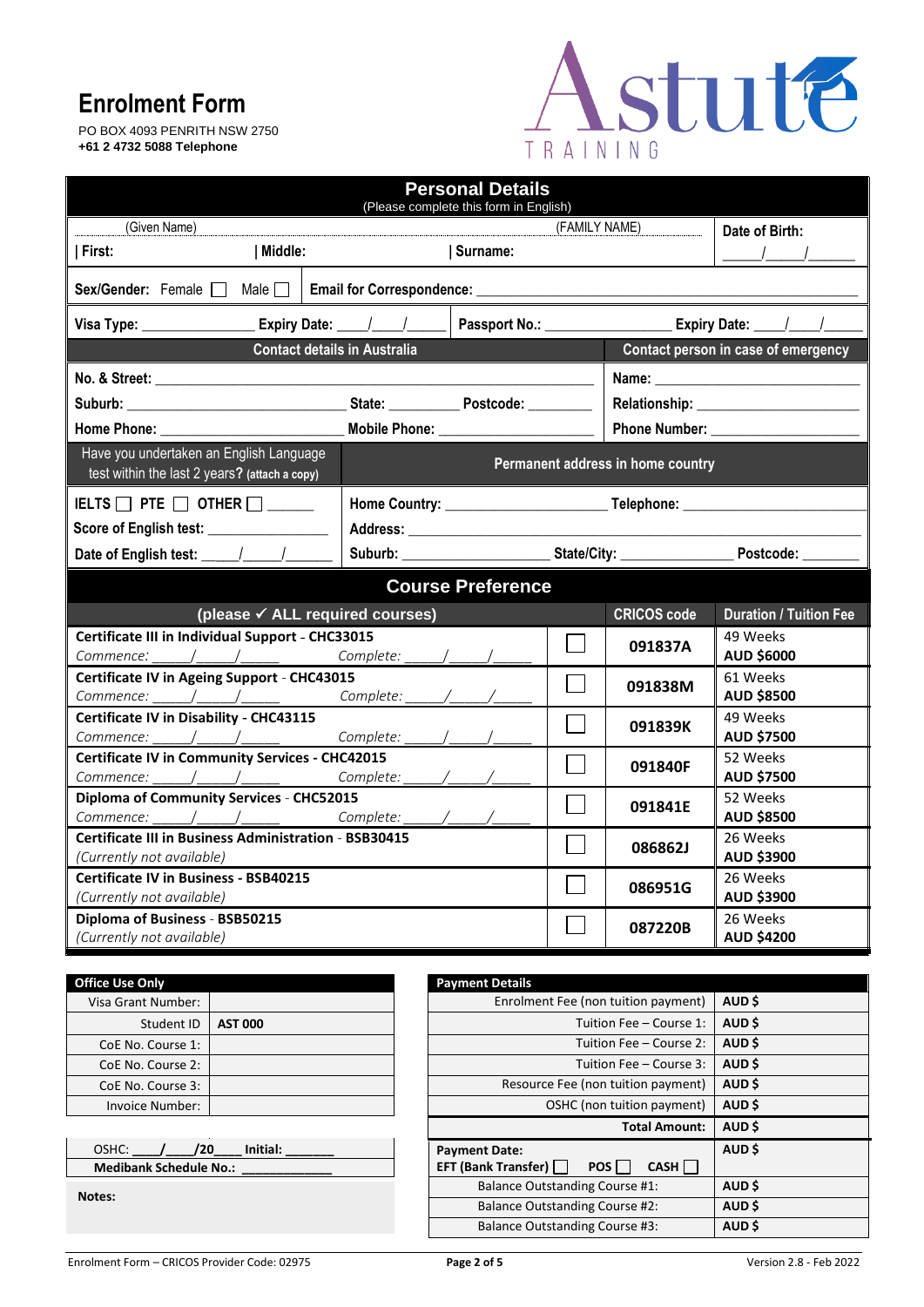PO BOX 4093 PENRITH NSW 2750 **+61 2 4732 5088 Telephone**



| <b>Induction Information</b><br>Do you have any existing medical conditions<br>which may affect your learning?<br>Intakes are commenced monthly except December and January.<br>Inductions are conducted every 3rd Monday of every month.<br>$YES$ $\Box$ If yes, please provide more<br>NO.<br>You must attend the induction on the date specified.<br>information (e.g. dyslexia, epilepsy)<br>You will be informed of your Induction date, time and location once<br>your application has been processed and approved.<br>□ 21 February 2022 □ 21 March 2022 □ 18 April 2022 □ 16 May 2022<br>□ 20 June 2022 □ 18 July 2022 □ 15 August 2022 □ 19 September 2022 |                                                                                                |  |  |  |
|---------------------------------------------------------------------------------------------------------------------------------------------------------------------------------------------------------------------------------------------------------------------------------------------------------------------------------------------------------------------------------------------------------------------------------------------------------------------------------------------------------------------------------------------------------------------------------------------------------------------------------------------------------------------|------------------------------------------------------------------------------------------------|--|--|--|
| Do you wish to apply for Recognition of prior learning (RPL)?                                                                                                                                                                                                                                                                                                                                                                                                                                                                                                                                                                                                       | Do you require any specific support assistance with your<br>studies?                           |  |  |  |
| If Yes you will be required to complete<br>NO<br><b>YES</b><br>an RPL form during your induction                                                                                                                                                                                                                                                                                                                                                                                                                                                                                                                                                                    | <b>NO</b><br>you will be required to provide further<br><b>YES</b><br>information at induction |  |  |  |
|                                                                                                                                                                                                                                                                                                                                                                                                                                                                                                                                                                                                                                                                     | <b>Overseas Student Health Cover (OSHC)</b>                                                    |  |  |  |
| Do you require Astute Training Pty Ltd to organise your Overseas Student Health Cover (OSHC)?<br><b>YES</b><br>Please provide copy if you are organizing your own Overseas Health Cover<br><b>NO</b>                                                                                                                                                                                                                                                                                                                                                                                                                                                                |                                                                                                |  |  |  |
| What level of OSHC do you require?                                                                                                                                                                                                                                                                                                                                                                                                                                                                                                                                                                                                                                  | Single<br>Couple<br>Family                                                                     |  |  |  |
| Please complete the following details for each dependent (Couple or Family cover only)                                                                                                                                                                                                                                                                                                                                                                                                                                                                                                                                                                              |                                                                                                |  |  |  |
| <b>Dependent 1</b><br><b>Dependent 2</b>                                                                                                                                                                                                                                                                                                                                                                                                                                                                                                                                                                                                                            |                                                                                                |  |  |  |
| <b>Given Names</b>                                                                                                                                                                                                                                                                                                                                                                                                                                                                                                                                                                                                                                                  | <b>Given Names</b>                                                                             |  |  |  |
| <b>Family Name</b>                                                                                                                                                                                                                                                                                                                                                                                                                                                                                                                                                                                                                                                  | <b>Family Name</b>                                                                             |  |  |  |
| Date of Birth:<br>(DD/MM/YY)                                                                                                                                                                                                                                                                                                                                                                                                                                                                                                                                                                                                                                        | Date of Birth:<br>(DD/MM/YY)                                                                   |  |  |  |
| Female<br>Male                                                                                                                                                                                                                                                                                                                                                                                                                                                                                                                                                                                                                                                      | Female<br>Male                                                                                 |  |  |  |
| Child<br>Partner<br><b>Dependent 3</b>                                                                                                                                                                                                                                                                                                                                                                                                                                                                                                                                                                                                                              | Child<br>Partner<br><b>Dependent 4</b>                                                         |  |  |  |
| <b>Given Names</b>                                                                                                                                                                                                                                                                                                                                                                                                                                                                                                                                                                                                                                                  | <b>Given Names</b>                                                                             |  |  |  |
| <b>Family Name</b>                                                                                                                                                                                                                                                                                                                                                                                                                                                                                                                                                                                                                                                  | <b>Family Name</b>                                                                             |  |  |  |
| (DD/MM/YY)<br>Date of Birth:                                                                                                                                                                                                                                                                                                                                                                                                                                                                                                                                                                                                                                        | Date of Birth:<br>(DD/MM/YY)                                                                   |  |  |  |
| Male<br>Female                                                                                                                                                                                                                                                                                                                                                                                                                                                                                                                                                                                                                                                      | Male<br>Female                                                                                 |  |  |  |
| Child<br>Partner                                                                                                                                                                                                                                                                                                                                                                                                                                                                                                                                                                                                                                                    | Child<br>Partner                                                                               |  |  |  |
| In Australia<br><b>Outside of Australia</b><br>Where will you lodge your visa application?                                                                                                                                                                                                                                                                                                                                                                                                                                                                                                                                                                          |                                                                                                |  |  |  |
| <b>Financial Information</b><br>(you may be asked to provide evidence of funds at time of enrolment to support the box ticked for source of funding below)<br>Do you have access to sufficient funds to support you and your dependents (if applicable) for the total period of your stay in<br>Australia? This includes tuition fees, travel costs and living costs as outlined on the Department of Home Affairs website:<br>https://www.homeaffairs.gov.au/<br><b>YES</b><br>NO.<br>Self-funded<br>Parent or relative<br>Bank loan<br>Indicate your source of funding:                                                                                           |                                                                                                |  |  |  |

|                | Indicate your source of funding: | Self-funded<br>Parent or relative             | Bank loan |                       |
|----------------|----------------------------------|-----------------------------------------------|-----------|-----------------------|
| <b>Expense</b> | <b>Per Person</b>                | <b>Amount required in AUD</b>                 |           |                       |
| <b>TRAVEL</b>  | Applicant                        | Return airfare to Australia                   | Yes       | No                    |
|                | Dependents                       | One return airfare to Australia per person    | Yes       | Not applicable<br>No  |
|                |                                  |                                               |           |                       |
| <b>TUITION</b> | Applicant                        | Course fees for one academic year             | Yes       | INo                   |
|                | School age children 5-18 years   | \$8000 per year                               |           |                       |
|                |                                  |                                               |           |                       |
| <b>LIVING</b>  | <b>Primary Applicant</b>         | $$21,041$ per year                            | Yes       | No                    |
|                | Spouse or De Facto Partner       | $$7,362$ per year                             | Yes       | Not applicable<br>No. |
|                | Dependent Child                  | \$3,152 per year + annual school costs \$8296 | Yes       | Not applicable<br>No  |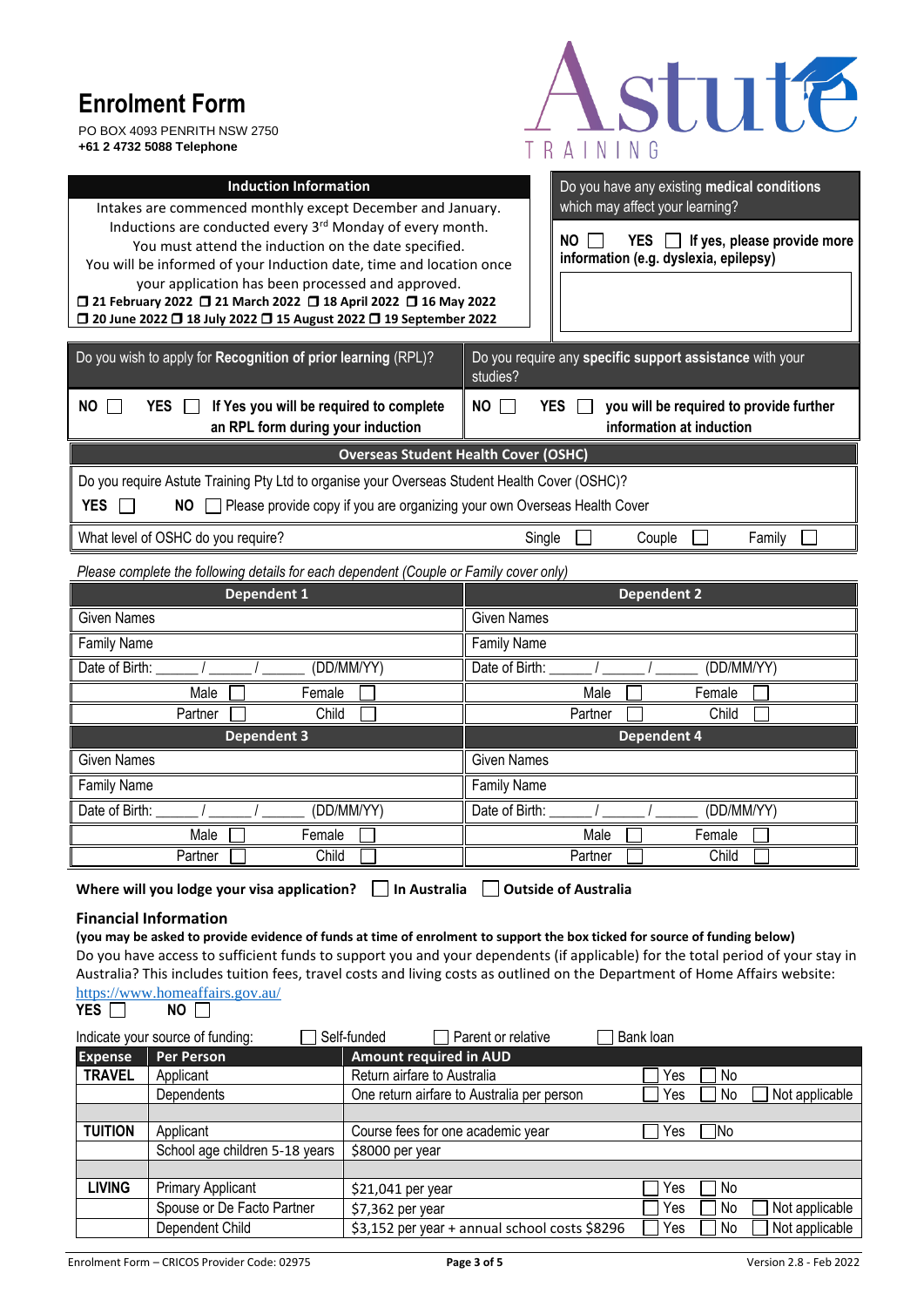PO BOX 4093 PENRITH NSW 2750 **+61 2 4732 5088 Telephone**



#### **Unique Student Identifier (USI)**

All students studying nationally recognised training in Australia from 1 January 2015 will be required to have a Unique Student Identifier (USI). A USI is a reference number made up of numbers and letters. The USI will allow students online access to their training records and results through their online USI account. You can apply yourself for your USI or Astute Training Pty Ltd can apply on your behalf or assist with your application at induction. USI's can be applied for at: [www.usi.gov.au](http://www.usi.gov.au/)

#### **Induction/Orientation**

In order to complete your enrolment successfully you must attend induction/orientation before you commence your course. Induction/orientation is held the 3rd Monday of each month.

#### **Overseas Student Health Cover (OSHC)**

All international students are required to pay OSHC for themselves and all dependents staying with them in Australia for the duration of their student visa. Astute Training Pty Ltd use Medibank as the OSHC provider but students can choose their own provider.

#### **Refund Policy**

Students requesting a refund must complete the Refund Application Form and include a copy of the Visa refusal letter with the application to the email address on the form. The completed form must be received by Astute Training Pty Ltd within 90 days of the decision from DHA. Where a refund is approved, Astute Training Pty Ltd will make payment to the nominated bank account within 28 working days of receipt of the completed Refund Application Form including the supporting documents. No refunds will be paid to a third party unless it is indicated on Refund Application Form.

| Visa Refusal                  | Tuition Fees (the fee for the delivery<br>of training) are refunded in full if a visa<br>application is rejected; however, the<br>Enrolment Fee is non-refundable and<br>there is an administration charge of<br>\$250 which is charged for the<br>processing of all refunds. The visa |  |
|-------------------------------|----------------------------------------------------------------------------------------------------------------------------------------------------------------------------------------------------------------------------------------------------------------------------------------|--|
|                               | refusal letter must be attached to the<br>refund application. *                                                                                                                                                                                                                        |  |
| <b>Enrolment Fee</b>          | Non-refundable **                                                                                                                                                                                                                                                                      |  |
| <b>Visa Renewal Refusal</b>   | Refund of unused tuition fee                                                                                                                                                                                                                                                           |  |
| <b>Overseas Health Cover</b>  | Refer to the OSHC Provider Policy                                                                                                                                                                                                                                                      |  |
| Withdrawal after the          | Non-refundable                                                                                                                                                                                                                                                                         |  |
| commencement date             |                                                                                                                                                                                                                                                                                        |  |
| Withdrawal less than          | Non-refundable                                                                                                                                                                                                                                                                         |  |
| 30 days prior to the          |                                                                                                                                                                                                                                                                                        |  |
| commencement date             |                                                                                                                                                                                                                                                                                        |  |
| Withdrawal 30 days            | 80% refund of the tuition fees                                                                                                                                                                                                                                                         |  |
| prior to the                  |                                                                                                                                                                                                                                                                                        |  |
| commencement date             |                                                                                                                                                                                                                                                                                        |  |
| <b>Withdrawal by existing</b> | No refund available on fees paid                                                                                                                                                                                                                                                       |  |
| student after visa            | <b>Please Note:</b>                                                                                                                                                                                                                                                                    |  |
| granted and course            | After course commencement a                                                                                                                                                                                                                                                            |  |
| commencement                  | student must give 1 months' notice                                                                                                                                                                                                                                                     |  |
|                               | of intention to withdraw from a                                                                                                                                                                                                                                                        |  |
|                               | course or 1 month's fees will be                                                                                                                                                                                                                                                       |  |
|                               | charged.                                                                                                                                                                                                                                                                               |  |

#### **Tuition Protection Service (TPS)**

The Tuition Protection Service (TPS) is an initiative of the Australian Government that was introduced to assist International Students whose education providers are unable to deliver their course of study.

The TPS ensures that International Students are able to either: -complete their studies in another course or with another education provider or receive a refund of their unused tuition fees.

#### **Tuition fee refund in full in the case of provider default:**

- $\blacksquare$  The course has not started on the agreed start date  $-$  the refund will be paid within 7 days from the day you are advised of the course cancellation
- Provider has had a sanction imposed

#### **Section 46A of the ESOS Act 2000**

In the case of provider default, in accordance with section 46A of the ESOS ACT 2000, the course fee refund will be processed as per the TPS procedure.

<https://tps.gov.au/StaticContent/Get/ProviderInformation>

#### **Tuition Fees will not be refunded under the following circumstances:**

- When a student fails to comply with the conditions of enrolment at Astute Training Pty Ltd
- When a student enrolment is terminated for failure to comply with the requirements of their student visa by Department of Home Affairs.
- A student does not commence their course (i.e. does not arrive or has not arranged with Astute Training Pty Ltd for a later start date)
- A student terminates a course during the term.

#### *This agreement, and the availability of complaints and appeals processes, does not remove the right of the student to take action under Australia's consumer protection laws.*

#### **Privacy Policy**

- A student's right to privacy of information is protected at Astute Training Pty Ltd under the NSW Privacy and Personal Information Act 1998.
- In terms of the ESOS Act 2000, your information may be made available to Commonwealth and State Agencies, appropriate fund managers and Department of Home Affairs.

#### **School age dependants**

If you are intending to come to Australia with school age dependants, you will be required to pay the full fees for their compulsory schooling.

#### **Recognition of Prior Learning (RPL)**

Recognition of prior learning (RPL) is a process for giving students credit for skills, knowledge and experience gained through working and learning. It can be gained at any stage of their lives, through formal and informal learning, through work or other activities such as volunteering